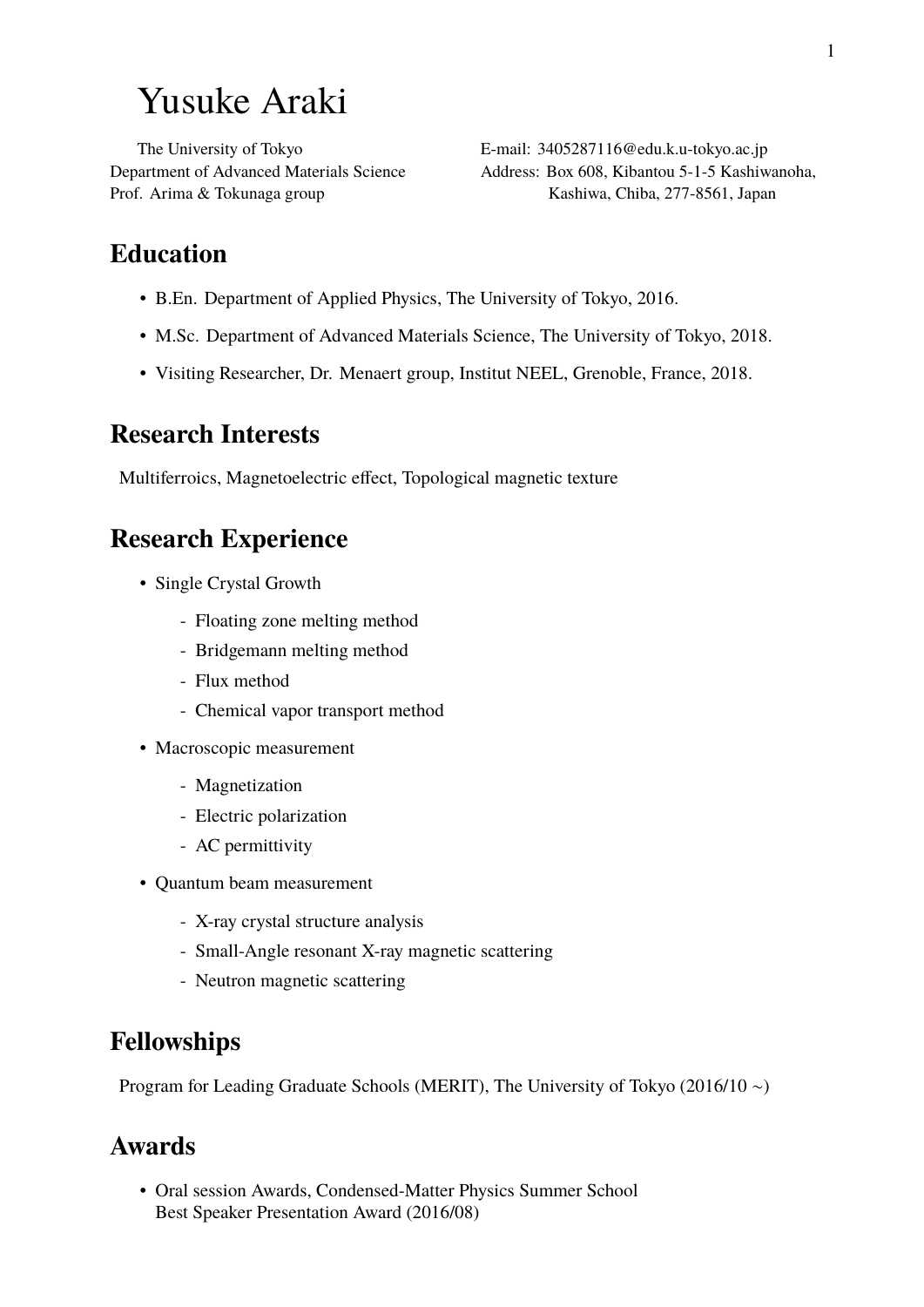## **Memberships**

- The Physical Society of Japan (JPS)
- "Toward a NewClass Magnetism by Chemically-controlled Chirality" -JPSJ Core-to-Core program, A. Advanced Research Networks-

## **Publications & Presentations**

#### **Papers**

1. Lattice and magnetic dynamics in the polar, chiral, and incommensurate antiferromagnet  $Ni<sub>2</sub>InSbO<sub>6</sub>$ 

M. A. Prosnikov, A. N. Smirnov, V. Yu. Davydov, **Y. Araki**, T. Arima, and R. V. Pisarev Phys. Rev. B **100**, 144417 (2019).

- 2. Magnetic phase diagram enriched by chemical substitution in a noncentrosymmetric helimagnet T. Sato, **Y. Araki**, A. Miyake, A. Nakao, N. Abe, M. Tokunaga, S. Kimura, Y. Tokunaga, and T. Arima Phys. Rev. B **101**, 054414 (2020).
- 3. Metamagnetic transitions and magnetoelectric responses in the chiral polar helimagnet  $Ni<sub>2</sub>InSbO<sub>6</sub>$ **Y. Araki**, T. Sato, Y. Fujima, N. Abe, M. Tokunaga, S. Kimura, D. Morikawa, V. Ukleev, Y.

Yamasaki, C. Tabata, H. Nakao, Y. Murakami, H. Sagayama, K. Ohishi, Y. Tokunaga, and T. Arima

Phys. Rev. B **102**, 054409 (2020).

#### **Presentations (International conference)**

- 1. Magnetic and magnetoelectric properties in a chiral polar magnet  $Ni<sub>2</sub> InSbO<sub>6</sub>$  (poster) CEMS-QPEC Symposium on "EmergentQuantum Materials", P28, Tokyo, Japan (2017/01) Y. Araki, N. Abe, M. Tokunaga, S. Kimura, Y.Tokunaga, and T. Arima
- 2. Magnetic and magnetoelectric properties in a chiral polar magnet  $\text{Ni}_2\text{InSbO}_6$  (poster) International Workshop "Dzyaloshinskii-Moriya Interaction and Exotic Spin Structure", P5, Peterhof, Russia (2017/05) Y. Araki, N. Abe, M. Tokunaga, S. Kimura, Y.Tokunaga, and T. Arima
- 3. Proper-screw type helimagnetism in a chiral polar magnet  $Ni<sub>2</sub>InSbO<sub>6</sub>$  probed by soft X-ray and neutron magnetic scattering (poster) The 9<sup>th</sup> APCTP Workshop on Multiferroics, Chiba, Japan (2017/11) Y. Araki, T. Sato, Y. Fujima, N. Abe, M. Tokunaga, S. Kimura, D. Morikawa, V. Ukleev, Y. Yamasaki, C. Tabata, H. Nakao, Y. Murakami, H. Sagayama, K. Oishi, Y. Tokunaga, T. Arima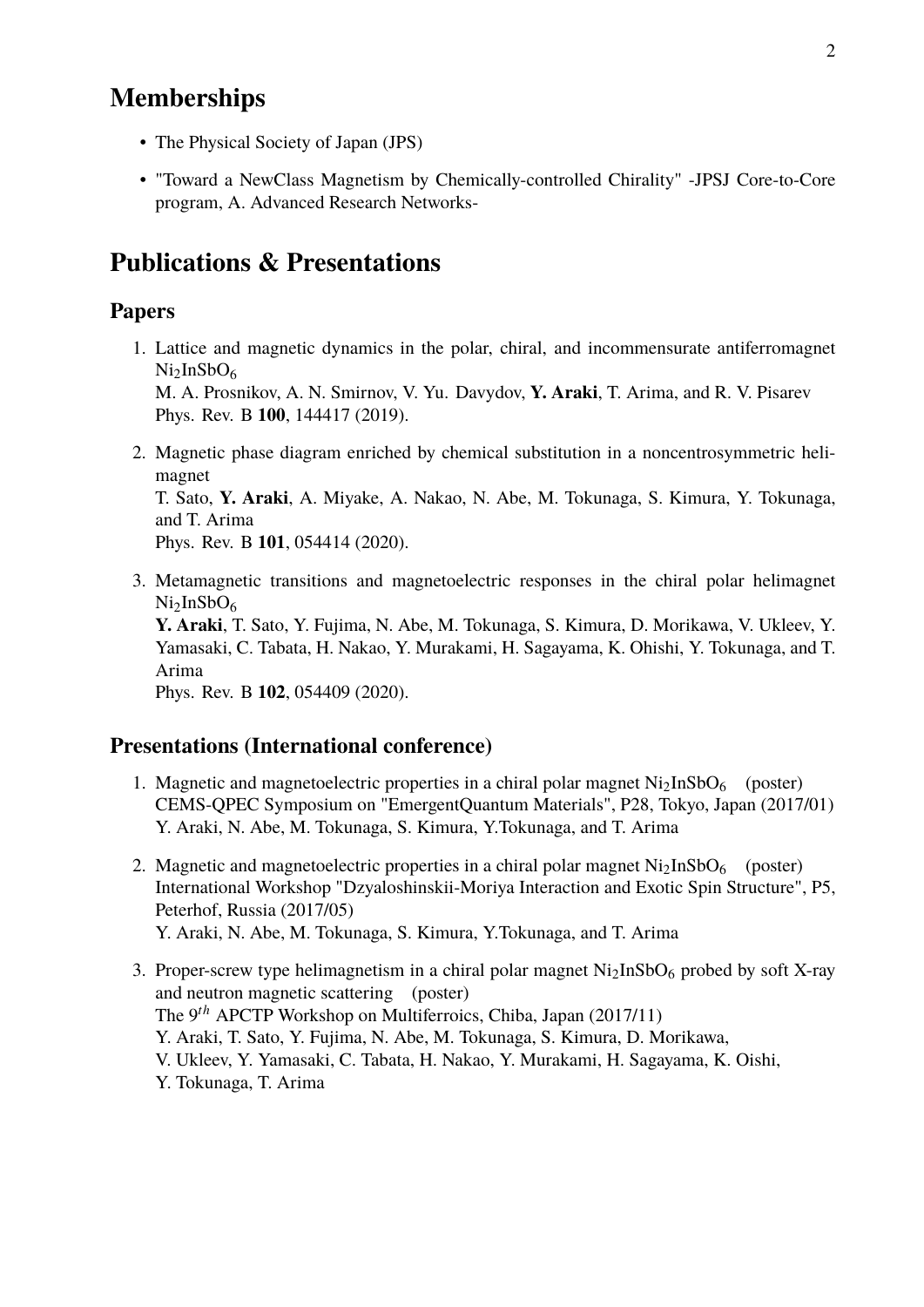- 4. Proper-screw type helimagnetism in a chiral polar magnet  $Ni<sub>2</sub>InSbO<sub>6</sub>$  probed by soft X-ray and neutron magnetic scattering (poster) JSPS Core-to-Core Program 2017【S-5】"A Consortium to Eploit Spin Chirality in Advanced Materials", Hiroshima, Japan (2017/12) Y. Araki, T. Sato, Y. Fujima, N. Abe, M. Tokunaga, S. Kimura, D. Morikawa, V. Ukleev, Y. Yamasaki, C. Tabata, H. Nakao, Y. Murakami, H. Sagayama, K. Oishi, Y. Tokunaga, T. Arima
- 5. High-field optical study of metamagnetic transitions in a chiral polar magnet  $Ni<sub>2</sub>InSbO<sub>6</sub>$ (oral) International Workshop "Dzyaloshinskii-Moriya Interaction and Exotic Spin Structure", Petrozavodsk, Russia (2019/07) Y. Araki, Z. Yang, T. Sato, N. Abe, Y. Kohama, M. Tokunaga, S. Kimura, Y. Tokunaga, T. Arima

#### **Presentations (Domestic conference)**

- 1. Magnetic and magneticelectric properties in chiral polar magnet  $Ni_{2-x}Mn_xInSbO_6$  (oral) Japan Physical Society Autumn Meeting, 14aJB-9, Ishikawa, Japan (2016/09) Y. Araki, N. Abe, H. Sagayama, M. Tokunaga, Y. Tokunaga, T. Arima
- 2. Magnetic phase diagram in a chiral polar magnet  $Ni<sub>2</sub> InSbO<sub>6</sub>$  (oral) Japan Physical Society Spring Meeting, 18pH11-7, Osaka, Japan (2017/03) Y. Araki, N. Abe, T. Sato, M. Tokunaga, S. Kimura, Y. Tokunaga, T. Arima
- 3. Magnetic structure in a chiral polar magnet  $Ni<sub>2</sub>InSbO<sub>6</sub>$  (oral) Japan Physical Society Autumn Meeting, 22pF21-7, Iwate, Japan (2017/09) Y. Araki, T. Sato, Y. Fujima, N. Abe, M. Tokunaga, S. Kimura, D. Morikawa, V. Ukleev, Y. Yamasaki, C. Tabata, H. Nakao, Y. Murakami, H. Sagayama, K. Oishi, Y. Tokunaga, T. Arima
- 4. Proper-screw type helimagnetism in a chiral polar magnet  $Ni<sub>2</sub>InSbO<sub>6</sub>$  probed by soft X-ray and neutron magnetic scattering (poster) 2017 年度量子ビームサイエンスフェスタ, Ibaraki, Japan (2018/03) Y. Araki, T. Sato, Y. Fujima, N. Abe, M. Tokunaga, S. Kimura, D. Morikawa, V. Ukleev, Y. Yamasaki, C. Tabata, H. Nakao, Y. Murakami, H. Sagayama, K. Oishi, Y. Tokunaga, T. Arima
- 5. High-field optical study of metamagnetic transitions in a chiral polar magnet  $Ni<sub>2</sub>InSbO<sub>6</sub>$ (oral) Japan Physical Society Spring Meeting, 14pF304-15, Fukuoka, Japan (2019/03) Y. Araki, Z. Yang, T. Sato, N. Abe, Y. Kohama, M. Tokunaga, S. Kimura, Y. Tokunaga, T. Arima
- 6. Electric field control of helimagnetic order in a chiral polar magnet  $\text{Ni}_2\text{InSbO}_6$  (oral) Japan Physical Society Autumn Meeting, 12pB14-13, Gifu, Japan (2019/09) Y. Araki, T. Nakajima, K. Ohishi, N. Abe, Y. Tokunaga, T. Arima
- 7. Electric field control of helimagnetic order in a chiral polar magnet  $\text{Ni}_2\text{InSbO}_6$  (poster) 2019 年度量子ビームサイエンスフェスタ, Ibaraki, Japan (2020/03) Y. Araki, T. Nakajima, K. Ohishi, N. Abe, Y. Tokunaga, T. Arima